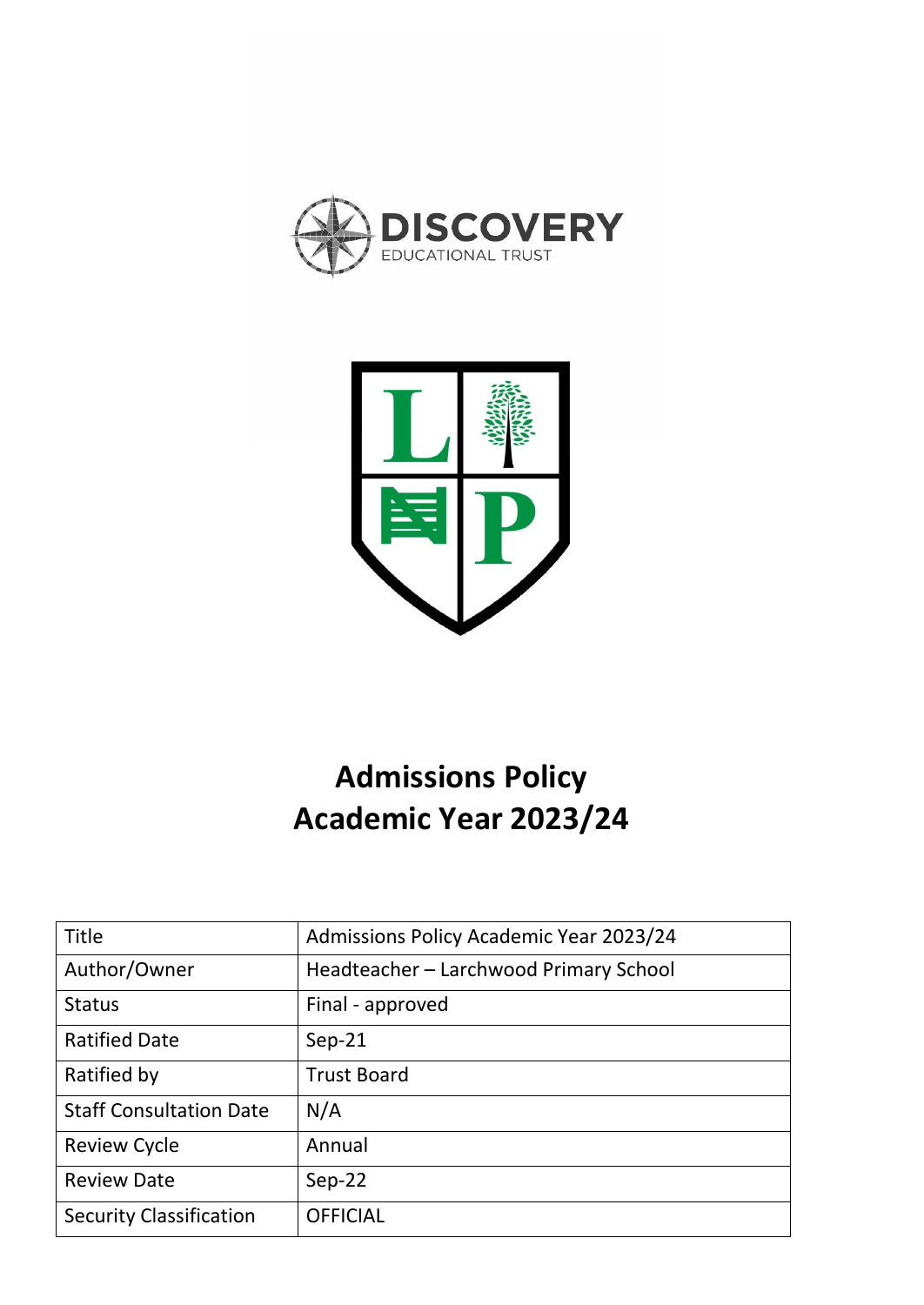# **Arrangements for Parents/Carers to Visit the School**

Parents/carers are welcome to visit Larchwood Primary School (LPS) by arrangement with the Headteacher (HT) when they move into the area or if they wish to see around LPS prior to making a decision about their child's education. Parents/carers of new entrants (Reception children) are invited to meet the Class Teacher during the term before their child begins school.

## **Applications for Places**

All applicants are required to complete and submit an admission form to Essex County Council (ECC) School Admissions Services. This can be completed online [http://www.essex.gov.uk/Education-](http://www.essex.gov.uk/Education-Schools/Schools/Admissions/Pages/Apply-Online.aspx)[Schools/Schools/Admissions/Pages/Apply-Online.aspx](http://www.essex.gov.uk/Education-Schools/Schools/Admissions/Pages/Apply-Online.aspx) (first-time Reception class applicants).

The LPS Published Admission Number (PAN) for academic year 2023/2024 is 60.

## **Admissions Procedure**

Places are allocated to LPS by ECC, up to the PAN, for each Year Group. There is no guarantee of a place for children living in the priority catchment area. In the event of oversubscription, places are allocated using the following criteria, in the order given:

In order of priority:

- 1. Looked After Children and previously Looked After Children, including those children, who appear (to the Admission Authority) to have been in state care outside of England and ceased to be in state care as a result of being adopted (as defined on page 15 of the [Essex Primary School Admissions](https://www.essex.gov.uk/apply-for-a-primary-school-place) [booklet\)](https://www.essex.gov.uk/apply-for-a-primary-school-place).
- 2. Children with a sibling attending the school; (sibling is defined in the [Essex Primary School](https://www.essex.gov.uk/apply-for-a-primary-school-place)  [Admissions booklet.](https://www.essex.gov.uk/apply-for-a-primary-school-place)
- 3. Children, whose home address is in the priority admission area a postcode checker is available via this [link.](https://secureweb1.essex.gov.uk/CAS/Priority-Admissions-(Catchment)-Area.aspx)
- 4. Remaining applications.

In the event of oversubscription within any of the above criteria, priority is determined by straight line distance\* from home to LPS, with those living closest being given the highest priority.

Straight line distance\* of the home address is used to differentiate between applications in all criteria.

LPS recognises that some children will have only just reached their fourth birthday when they are due to start school. These Reception class children are offered a full-time place to start in the September of the academic year in which they will be five.

The admission of pupils with an Education Health and Care Plan (EHCP) is dealt with by a separate procedure. Such children are admitted to LPS if it is named in the EHCP. This is a statutory entitlement under S.43 of the Children and Families Act 2014.

Home address applications are normally processed on the basis of the home address for the child at the time of application and determination, unless, where there is a new home address, proof of an exchange of contracts or copy of a tenancy agreement is provided.

The home address is considered to be the address at which the child resides on a permanent basis or is 'ordinarily resident'. This is generally the address of the parent/carer.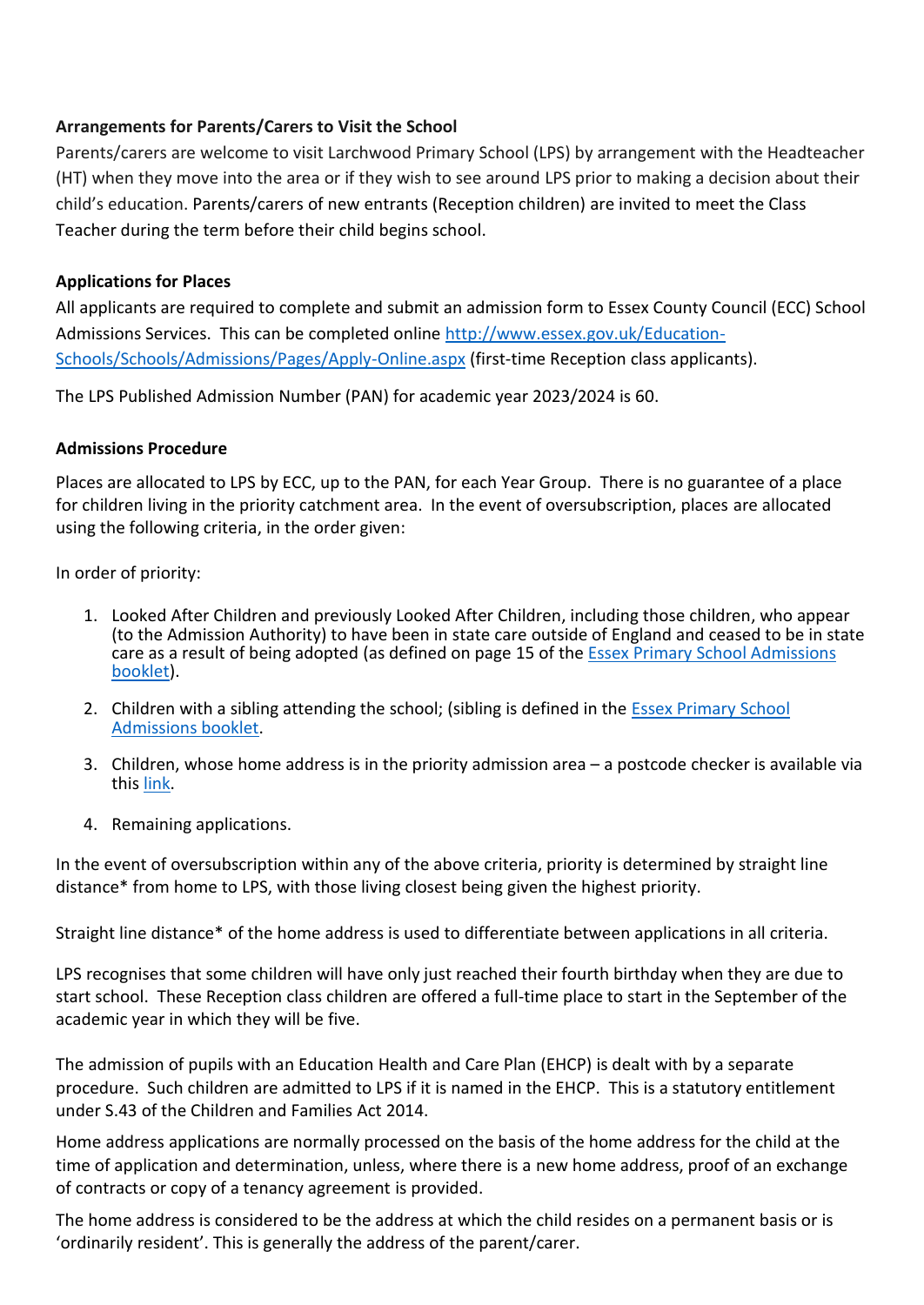In some cases, children may be 'ordinarily resident' for the majority of the school week, including overnight, with another relative or carer, such as a grandparent. Where this is the case, the application may be processed on the basis of that address and proof of address and the residence arrangement is required with the application. The child must be living with the relative or carer 24 hours per day, for the majority of the school week.

Arrangements, where parents/carers can leave and collect children from another relative or carer on a daily basis, are regarded as childcare arrangements, and the child is not deemed to be 'ordinarily resident' with that person.

In all cases, LPS expects that the adult with whom the child is 'ordinarily resident' receives the child benefit for the child (where eligible).

# **Address Checking**

Where residency is relevant to an application for a school place, Larchwood Primary School (LPS) asks a random sample of applicants to provide proof of their home address.

LPS asks for proof of address for all applications that are approved and accepted by parents/carers and this needs to be provided to LPS before a child can start school.

Proof of address must be a copy of one of the following:

- UK driving licence;
- Council Tax notification for current year;
- a utility bill dated within the last six months (gas, electricity, water or landline phone).

Where there is reasonable doubt as to the validity of a home address, LPS reserves the right to make additional checks including, in some cases, unannounced home visits. If a school place is secured through false information regarding a home address, LPS may withdraw the place offered.

#### **Timing of Admission**

All children are admitted full-time in the September following their fourth birthday. As required by law, all Essex infant and primary schools provide for the full-time admission of all children offered a place in Reception from the September following their fourth birthday. Therefore, if a parent/carer wants a fulltime place for their child from September (at the school at which a place has been offered) they are entitled to that full-time place.

Parents/carers can request that the date that their child is admitted to LPS is deferred until later in the school year or until the child reaches compulsory school age in the school year. The law does not require a child to start school until the start of the term following their fifth birthday. Compulsory school age is reached at that point.

Where entry is deferred, LPS holds the place for that child and does not offer it to another child. The parent/carer is not, however, able to defer entry beyond the beginning of the term after the child's fifth birthday, nor beyond the academic year for which the original application was accepted.

Parents/carers can also request that their child attends part-time until the child reaches compulsory school age. Any parents/carers interested in taking up a part-time place initially should contact LPS for further details as to what this would entail.

Where parents/carers choose to defer entry, LPS may reasonably expect that the child would start at the beginning of a new school term/half term.

Where parents/carers of a 'summer-born' child wish their child to start school in the Autumn term following his/her fifth birthday, they will need to apply for a place at the correct time for the normal admission round for the following academic year.